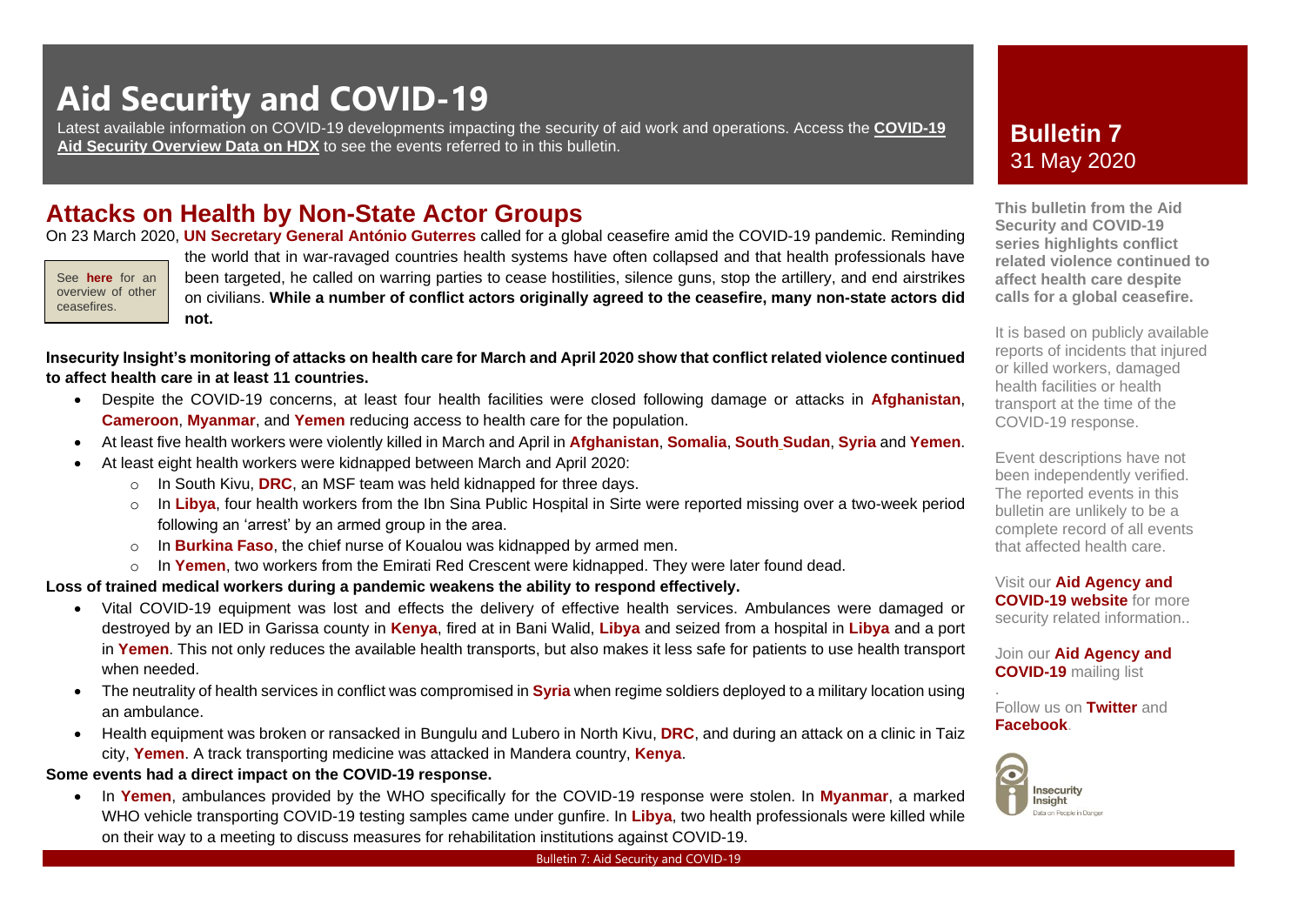- See **[previous](https://bit.ly/2zmayW7) bulletin** on the direct impact airstrikes had on quarantine centres in Yemen, and the destruction of equipment reportedly intended for the COVID-19 response in Libya.
- **The full impact of the consequences of attacks on health care on the pandemic will only become apparent with time.**

# **Sahel region**

#### *Cameroon*

**The Southern Cameroons Defence Forces [\(SOCADEF\)](https://cruxnow.com/church-in-africa/2020/04/coronavirus-pandemic-offers-glimmer-of-hope-for-cameroons-anglophone-crisis/) is the only non-state armed group (NSAG) that yielded to the UN Secretary General's call for a ceasefire as a result of the pandemic.** In the **[North-West and South-West regions](http://www.rfi.fr/en/africa/20200327-mixed-reception-to-call-for-coronavirus-ceasefire-in-cameroon-s-anglophone-regions)**, violence is ongoing despite calls for a COVID-19 ceasefire by the UN Secretary General. Insecurity Insight's monitoring of attacks on health care in Cameroon identified one event attributed to SOCADEF and another perpetrated by an unidentified actor in the Ambazonian region in February 2020.

• **14 May 2020:** Suspected Ambazonian separatists burnt hand washing buckets donated to help prevent the spread of the coronavirus in Mbengwi town, Mbeggwi subdivision Momo, and Menda Nkwe town, Bamenda subdivision, Mezam, in the Nord-Ouest province.

However, violence attributed to Boko Haram in the Far North continues.

- **[07 April 2020](https://bit.ly/3edCNVN)**: In Toufou village, Mayo-Tsnaga region, Extreme-Nord province, Boko Haram attacked the village, destroying a health centre and killing a civilian. While not reported, it is likely that this health centre will no longer operate.
- Read our Cameroon **[monitoring bulletin](https://bit.ly/3edCNVN)** for more events.

#### *Burkina Faso, Mali and Niger*

**While the governments of Mali and Niger declared support for the ceasefire, armed groups operating in the Sahel, in particular Jama'at Nasr al-Islam wal Muslimin (JNIM) (the al-Qaeda umbrella-affiliate), and Islamic State in the Greater Sahara (ISGS) appear to [exploit the governments preoccupation](https://icct.nl/publication/the-impact-of-coronavirus-on-terrorism-in-the-sahel/) with addressing the pandemic to strengthen local support. [Peacekeepers](https://www.lemonde.fr/afrique/article/2020/05/02/l-elysee-annonce-la-mort-d-un-legionnaire-de-l-armee-francaise-blesse-le-23-avril-au-mali_6038422_3212.html) are under attack and [affected by COVID-19.](https://mobile.francetvinfo.fr/sante/maladie/coronavirus/coronavirus-larmee-francaise-touchee-par-le-virus_3905511.html#xtref=acc_dir&xtref=https://www.francetvinfo.fr/sante/maladie/coronavirus/coronavirus-larmee-francaise-touchee-par-le-virus_3905511.html)** While the number of attacks increased prior to the begin of the pandemic and included numerous attacks on health care, it is currently unclear whether regular targeting of health facilities continues. Some attacks have been reported:

#### *Burkina Faso*

- [04 April 2020:](https://bit.ly/3bDufG1) In Kompienga province (between Koualou and Nadiagou) in the Est Region, the chief nurse of Koualou was kidnapped by armed men while travelling to a medical evacuation in nearby Pama city.
- However, there have been **[fewer attacks than in the January to March](https://bit.ly/3aTir2w)** period. It is unclear whether this may be due to underreporting during the COVID period or if there has been an actual decline in attacks caused by changing tactics of armed groups.

### **Stay updated**

Information on conflict events affecting health care is difficult to obtain. The events reported are not a comprehensive list. Information will be updated as better information it becomes available.

For regularly updated violent events or threat of violence triggered by the COVID-19 response, go to **[HDX](https://data.humdata.org/dataset/aid-security-and-covid-19)** or **[subscribe to our bulletins](https://insecurityinsight.us12.list-manage.com/subscribe?u=6ca1f5d2d10a8ab5e9333c51f&id=e0600a616e)** that cover selected topics. For monthly updates on open-source reported attacks on health care, please the **[Attacks on Health Care Monthly News Briefs](http://insecurityinsight.org/projects/healthcare/monthlynewsbrief)**.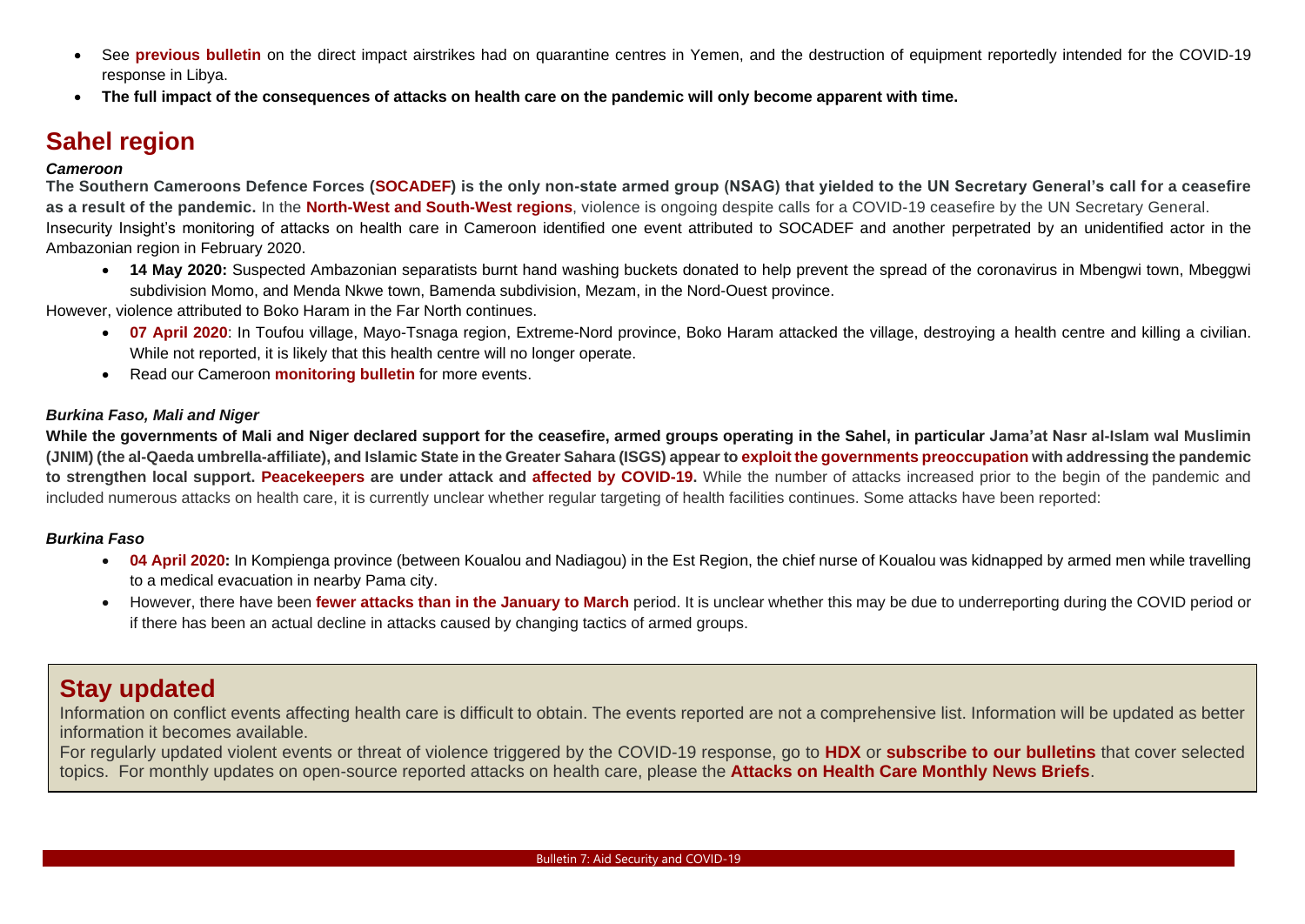# **East and Southern Africa**

#### *Democratic Republic of the Congo*

**Violence against civilians in [Kivu and Ituri provinces continues](https://www.unhcr.org/news/briefing/2020/4/5e995dad4/ongoing-insecurity-eastern-drc-derail-coronavirus-containment.html) also affecting health care.** Mistrust in the Ebola response continued to trigger targeted attacks against health care. Public trust towards international respondents on social media deteriorated dramatically: by mid-April, negative sentiment reached around 75% of total monitored social media content related to the international response. Read our latest report on **[Security Media Trends in the DRC](https://bit.ly/3eYXGVS)** to find out more.

- **[11 April 2020](https://bit.ly/3bDufG1)**: In Butanuka area, Beu commune, North Kivu province, local residents attacked an Ebola response team and their vehicles. The medical team was in the area in order to disinfect the house of a new Ebola case reported on 10 April. Civil society groups have launched protests against what they describe as the continuation of the Ebola business.
- **[13 April 2020](https://bit.ly/3bDufG1)**: In Lubero territory, North Kivu province, the Masingi health centre which forms part of the Biena health zone was reportedly ransacked by unidentified armed men, who intimidated the health workers working there.
- **[16 April 2020](https://bit.ly/3bDufG1)**: In Bungulu commune, Beni city, North Kivu province, youth from the group Veranda Mutsanga attacked and vandalised the Butsili Ebola Treatment Centre whilst protesting against the resurgence of Ebola cases. The perpetrators destroyed a hand washing device, shattered windows, and broke plastic chairs.
- **[16 April 2020](https://bit.ly/3bDufG1)**: In Bungulu commune, Beni city, North Kivu province, youth from the group Veranda Mutsanga attacked and vandalised the Ngongolio Ebola Treatment Centre whilst protesting against the resurgence of Ebola cases. The perpetrators also stole chairs from the facility.
- **[16 April 2020:](https://bit.ly/3bDufG1)** In Kanzulili Nzuli commune, Beni city, North Kivu province, youth from the group Veranda Mutsanga attacked and vandalised the Kanzulili Nzuli Ebola Treatment Centre, whilst protesting against the resurgence of Ebola cases. The perpetrators also stole chairs from the facility.
- **[16 April 2020:](https://bit.ly/3bDufG1)** In Lubero territory, North Kivu province, the Masingi health centre which forms part of the Biena health zone was reportedly attacked and ransacked by a group of armed men. Patients were reportedly intimidated while nurses were tortured in an unspecified manner.
- **[16 April 2020:](https://bit.ly/3bDufG1)** In Fizi territory, South Kivu province, four MSF Netherlands staff members were ambushed and kidnapped by unidentified armed perpetrators. They were released on 19 April. Two of the suspected kidnappers were later detained on 25 April.

#### *Kenya*

**While Kenya has mainly in the news of how the security forces have handled the lockdown, Al Shabab and unidentified armed groups continued to attack health related transport near the Kenya-Somalia border.** 

- [11 March 2020](https://bit.ly/2W7okDo): In Mandera county, along the Kenya-Somalia border, al Shabaab militants attacked a truck transporting medicine, killing both the driver and assistant as part of an ongoing wider campaign against nonlocal Christians in northeast Kenya.
- **[15 March 2020](https://bit.ly/2W7okDo)**: In Hulugho, Hulugho, Ijara city, Garissa county, an ambulance was fired at by members of an unidentified armed group, suspected to be Al-Shabaab, immediately after they detonated an IED. Three people were killed as a result.

#### *Somalia*

**Tensions are running high among the central government, opposition groups and the country's semi-autonomous regions, or federal states, including over [preparations for elections](https://www.crisisgroup.org/africa/horn-africa/somalia/b155-covid-19-somalia-public-health-emergency-electoral-minefield) due in November.**

• **[07 April 2020](https://bit.ly/3bDufG1)**: In Mogadishu-Yaqshid, Yaqshid district, Banadir region, a doctor was fatally shot at the Suuq Bacaad Market by unidentified gunmen on a motorcycle. The motive is believed to be related to conflict between subclans.

#### *South Sudan*

**Warring parties have agreed to uphold the existing arrangement on the Cessation of Hostilities supporting the formation of the Transitional Government of Unity**<sup>i</sup> **but general violence continues to affect health care.**

• **[29 March 2020](https://bit.ly/2W7okDo)**: In Rumbek, Lakes state. Unidentified gunmen shot dead the Director of Administration and Finance at the Salva Kiir Mayardit Women's Hospital near his home.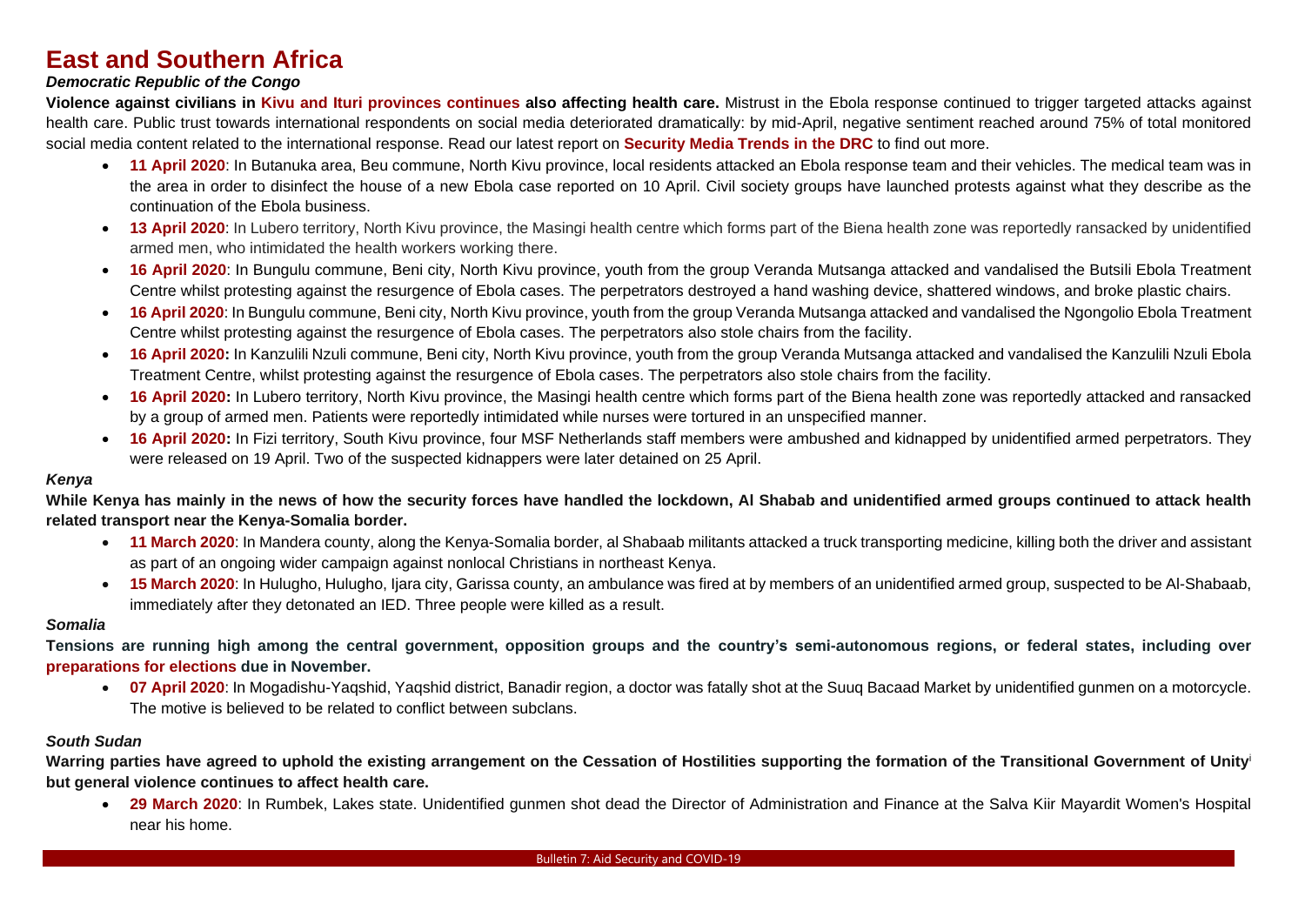# **Asia**

#### *Afghanistan*

**The [Taliban rejected](https://www.arabnews.com/node/1660066/world,) the [ceasefire offer](https://www.dw.com/en/afghanistan-taliban-rejects-ramadan-ceasefire/a-53234812) in late April but have [supported the COVID-19 response.](https://www.lowyinstitute.org/the-interpreter/taliban-makes-most-covid-19-crisis-afghanistan) Violence against health care continues.** 

- **[12 May 2020](https://bit.ly/2LBQ3XE)**: Gunmen attacked an MSF-supported hospital in Kabul that houses a maternity clinic, killing at least 16 people including two newborn babies. No armed group has claimed responsibility for the attack. The Taliban have denied involvement. The Dasht-e Barchi neighborhood in Kabul, where the hospital is located, is predominantly Shia and has been the location of a number of attacks by the Islamic State of Khorasan Province, a group affiliated with the Islamic State.
- As of May 2020, the WHO Surveillance System on Attacks on Healthcare, reported only one possible event for March and April 2020 related to removal of health assets. However, the rate of attacks on health care in the past, make it likely that there will have been other events that are not yet identified. For events in 2019, read out latest report on **Attacks on Health [Care in Afghanistan](https://bit.ly/2LBQ3XE)**.
- **Closure of health facilities**: As of May 2020, the services at the MSF-run maternity hospital in Kabul have been **[suspended](https://www.un.org/press/en/2020/sgsm20018.doc.htm)** following the horrific attack on young mothers, newborn babies, midwifes and nurses.

#### *Myanmar*

**Ethnic armed groups and the Myanmar military engaged in conflict with impact on health facilities throughout March and April in [Rakhine state.](https://www.dw.com/en/myanmar-armed-conflict-puts-brakes-on-covid-19-response/a-53360164)** On 5 May, the Arakan Army and allied rebel groups extended a unilateral ceasefire until the end of May. On 10 May, the Military declared a unilateral ceasefire due to COVID-19 until the end of August across the country **[except in areas in northern Rakhine and](https://www.garda.com/crisis24/news-alerts/340591/myanmar-military-declares-unilateral-nationwide-ceasefire-due-to-covid-19-until-august-31-update-1) Chin State.**

- **13 [March 2020](https://bit.ly/2W7okDo)**: In Tainnyo village, Mrauk-U township and district, Rakhine state, the Myanmar Army attacked the Tainnyo Hospital as part of a wider attack on several villages. A bullet fired by Myanmar Army soldiers hit a patient inside the hospital.
- **[20 April 2020](https://bit.ly/3bDufG1)**: In Minbya Township, Mrauk-U District, Rakhine State, a marked WHO vehicle transporting COVID-19 testing samples came under gunfire, resulting in the death of the driver. A health care worker was also injured in the accident. Both Myanmar's army and the non-state armed actor group, United League of Arakan Army, denied responsibility for the attack and accused each other.

## **New Mobile Guide: Emergency Healthcare in Insecure Settings**

Public health emergencies in conflict-affected areas or insecure settings can lead to significant security challenges including attacks on healthcare workers and arson attempts on healthcare facilities. In this 10-min mobile guide, learn how to implement appropriate security risk management measures to enable public health emergency actors and healthcare workers to effectively address security challenges during a public health emergency response or outbreak. **How to access the guide:**

If you are new to DisasterReady, you will need to create a free account to access the guide. To sign up:

- 1. Go to **[http://www.disasterready.org](http://www.disasterready.org/)**
- 2. Click 'Sign Up Today'.
- 3. Fill out all required fields
- 4. Click 'Log In' when complete.
- 5. Search 'Emergency Healthcare in Insecure Settings' or click this **[link](https://ready.csod.com/ui/lms-learning-details/app/course/e201e9ad-76f2-4080-87ed-428b648cb3c4)**.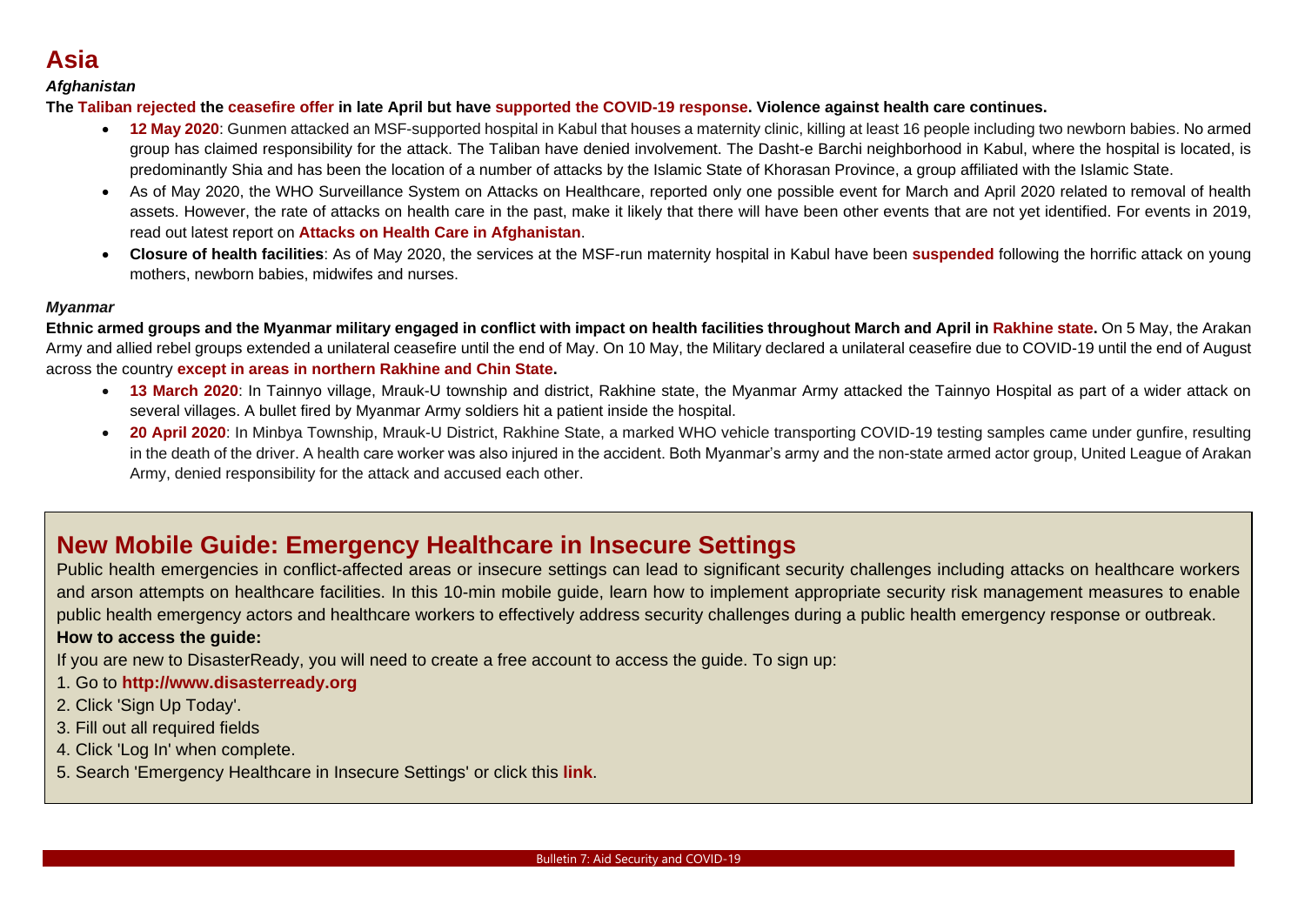# **Middle East North Africa**

#### *Iraq*

**Neither Iran nor the United States have shown much sign of any let-up in their [battle for influence](https://www.atlanticcouncil.org/blogs/new-atlanticist/us-strategy-in-iraq-and-the-coronavirus-plot-twist/) that has largely played out on Iraqi soil but there are no reports directly related to this conflict having affected health care in the past two months.** All reported attacks on health care were directly triggered by the COVID-19 response and are not included here as they were not perpetrated by conflict actors but individuals or communities objecting to COVID-19 related measures. **Stay updated – join our [Aid](https://insecurityinsight.us12.list-manage.com/subscribe?u=6ca1f5d2d10a8ab5e9333c51f&id=e0600a616e)  [Agency and COVID-19](https://insecurityinsight.us12.list-manage.com/subscribe?u=6ca1f5d2d10a8ab5e9333c51f&id=e0600a616e) mailing list.**

#### *Libya*

**The conflict in Libya also affected health care beyond airstrikes.** See **[Bulletin 6](https://bit.ly/2zmayW7)** for airstrikes in Libya.

- **[09 March 2020](https://bit.ly/2W7okDo)**: In Bani Walid, Misrata district, an emergency department and an ambulance were attacked and fired at by unknown gunmen. No casualties were reported.
- **[13 April 2020](https://bit.ly/3bDufG1)**: In Sabratha city, Zawiya district, Tripolitania region and unidentified perpetrators seized three ambulances from the Sabratha Teaching Hospital during armed clashes.
- **[23 April 2020](https://bit.ly/3bDufG1)**: In Sirte city and district, Tripolitania region, four health workers (two doctors, one nurse and one hospital staff) working for Ibn Sina Public Hospital were reported missing over a two-week period. There are reports that all of them were arrested by one of the armed groups in the area.

#### *Syria*

**While airstrikes have been halted other violence that affects healthcare continues.** See **[Bulletin 6](https://bit.ly/2zmayW7)** for airstrikes in Syria.

- **[Around 01 March 2020](https://bit.ly/2W7okDo)**: In an unidentified location, Syrian regime soldiers deployed to a military location using an ambulance, in violation of international humanitarian law.
- **[14 March 2020](https://bit.ly/2W7okDo)**: In al Atareb city, Aleppo governorate, Hay'at Tahrir al Sham militia shot a male ambulance driver working for the Qatar Red Crescent during a raid on his brother's house.
- **14 March 2020**: In Ariha town and district, Idlib governorate, unidentified armed men broke into the subbranch of the SARC, during which staff and volunteers were detained, property was damaged, and aid was stolen.

#### *Yemen*

**On the ground violence also continues in Yemen affecting health care.** See **[Bulletin 6](https://bit.ly/2zmayW7)** for airstrikes in Yemen.

- **[20 March 2020](https://bit.ly/2W7okDo)**: In Aden, two male Emirati Red Crescent aid workers were kidnapped by unidentified armed perpetrators. They were later found dead.
- **[29 March 2020](https://www.acleddata.com/)**: Pro-STC forces in six military vehicles stormed the port of Aden and looted nine ambulances provided by the WHO. According to at least one source, the shipment is being detained by pro-STC gunmen.
- **[04 April 2020](https://bit.ly/3bDufG1)**: In Dhale city and governorate, a hand grenade of unidentified origin was thrown at the An Nasr Hospital, injuring two civilians, and forcing its management to close the facility in protest over the attack.
- **[11 April 2020](https://bit.ly/3bDufG1)**: In Al Qahirah area, Taiz governorate, unidentified perpetrators fired light weapons towards Ar Rawdah Hospital, killing one civilian and injuring another.
- **[15 April 2020](https://bit.ly/3bDufG1)**: In Taizz city and governorate, a medical clinic was reportedly stormed by pro-Hadi security forces affiliated with Islah. The perpetrators looted the clinic and attacked the owner of the facility as well as some female patients.
- **[28 April 2020](https://bit.ly/3bDufG1)**: In Al Fajir area, Qaatabah town, Ad Dali governorate, a male pharmacist from Ibb governorate who was distributing medicines in Ad Dali was reportedly killed by Houthi forces at a checkpoint after refusing to pay taxes.